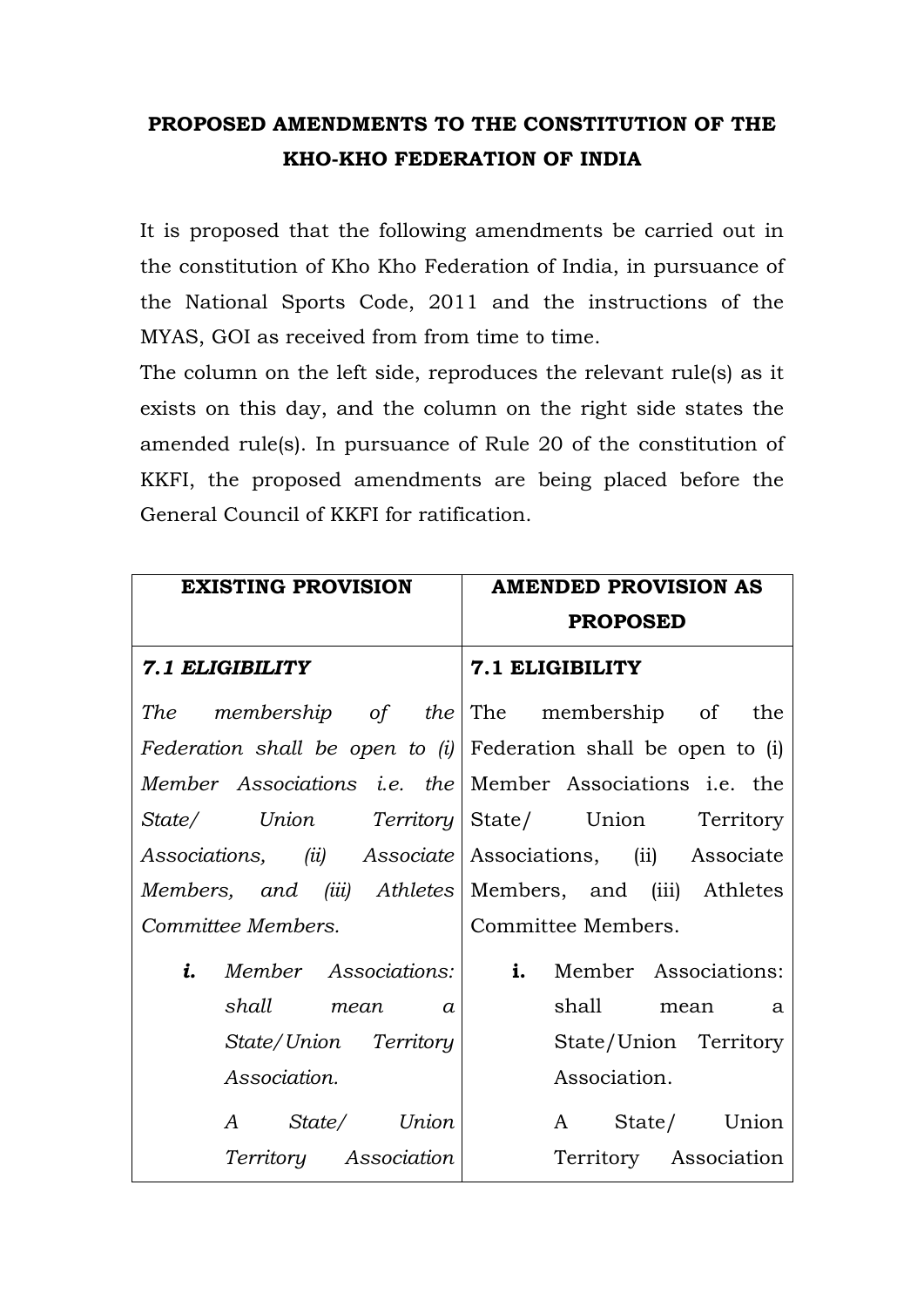|     | shall<br>mean<br>an            | shall<br>mean<br>an       |
|-----|--------------------------------|---------------------------|
|     | Association<br>having          | having<br>Association     |
|     | <i>jurisdiction</i> throughout | jurisdiction              |
|     | the applicable State/          | throughout<br>the         |
|     | Union Territory of India,      | applicable<br>State/      |
|     | formed to<br>conduct,          | Union Territory<br>of     |
|     | control and promote the        | India, formed<br>to       |
|     | sport of Kho Kho,              | conduct, control and      |
|     | having its rules and           | promote the sport of      |
|     | regulations,<br>is             | Kho Kho, having its       |
|     | registered under State         | rules and regulations,    |
|     | Societies Registration         | is registered under       |
|     | Act or Indian Society          | Societies<br>State        |
|     | Registration Act 1860          | Registration Act<br>or    |
|     | or any other applicable        | Indian<br>Society         |
|     | statute, and having a          | Registration Act 1860     |
|     | legal<br>presence              | or any other applicable   |
|     | certificate, where office      | statute, and having a     |
|     | bearers are elected on         | legal<br>presence         |
|     | a periodical basis and         | certificate, where office |
|     | may have affiliated            | bearers are elected on    |
|     | member units.                  | a periodical basis and    |
| ii. | <b>Associate Members:</b>      | may have affiliated       |
|     | shall<br>the<br>mean           | member units. The         |
|     | <i>institutions,</i>           | duly<br>affiliated        |
|     | departments, clubs,            | State/UT Members          |
|     | boards, etc., accepted         | shall have a right to     |
|     | by the Federation for          | vote, through 2           |
|     | its'<br>associate              | authorised                |
|     | membership under the           | representatives, with     |

*membership under the*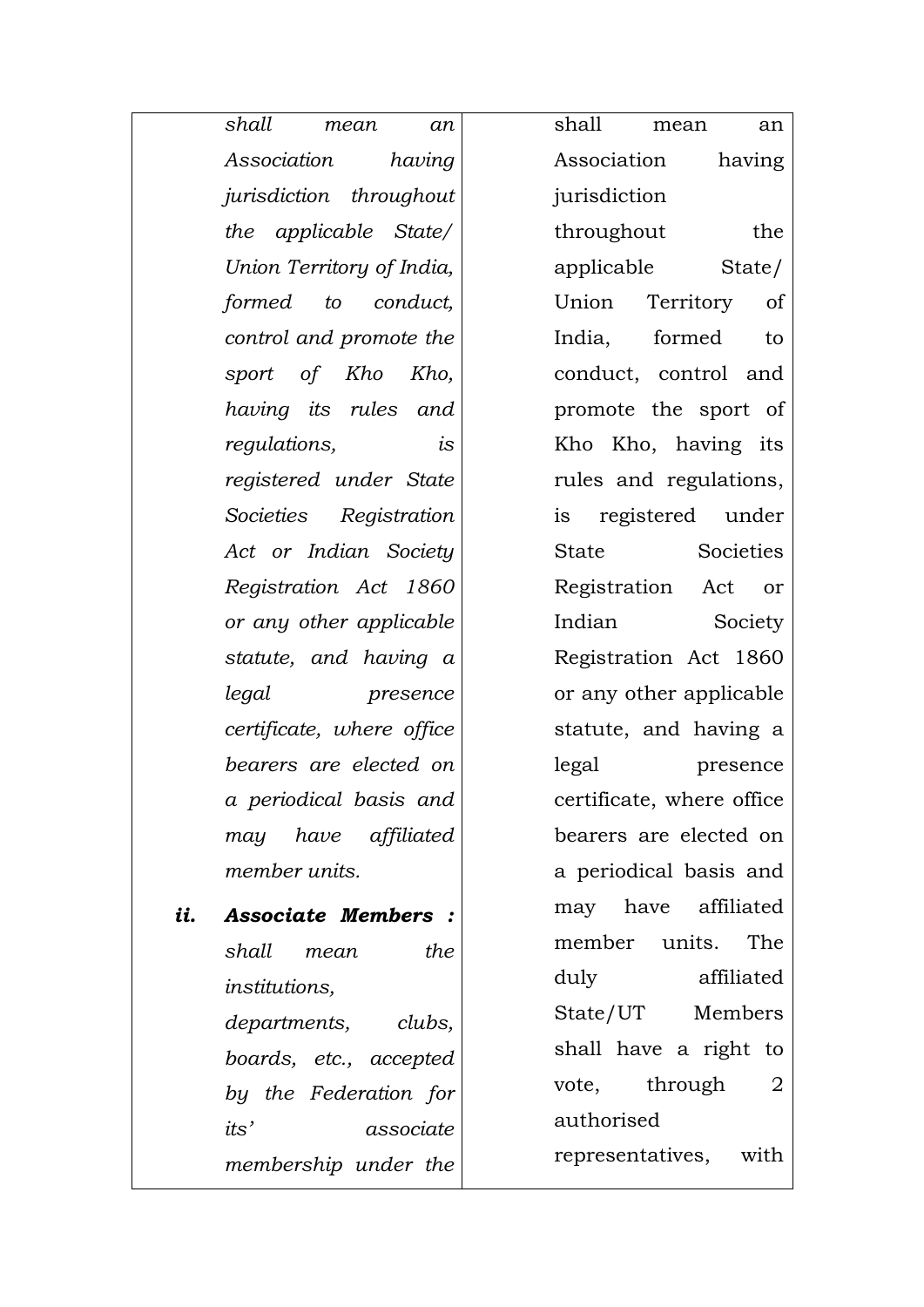*provisions of these Byelaws of the Federation. An Associate Member shall not be a member of the General Council.*

**iii.** *Athletes Committee Members : Athletes Committee Members must be active athletes or retired athletes, having participated in the National Championship in any category.*

one vote each, in the meetings of the General Council and in the elections of office bearers and the members of Executive Committee of KKFI.

- **ii. Associate Members :**  shall mean the institutions, departments, clubs, boards, etc., accepted by the Federation for it's associate membership. The Associate Members of the Federation shall not have any voting rights.
- **iii. Athletes Committee:**  There shall be an Athletes Committee consisting of 7 prominent kho-kho athletes, who have participated in the international events/senior national kho kho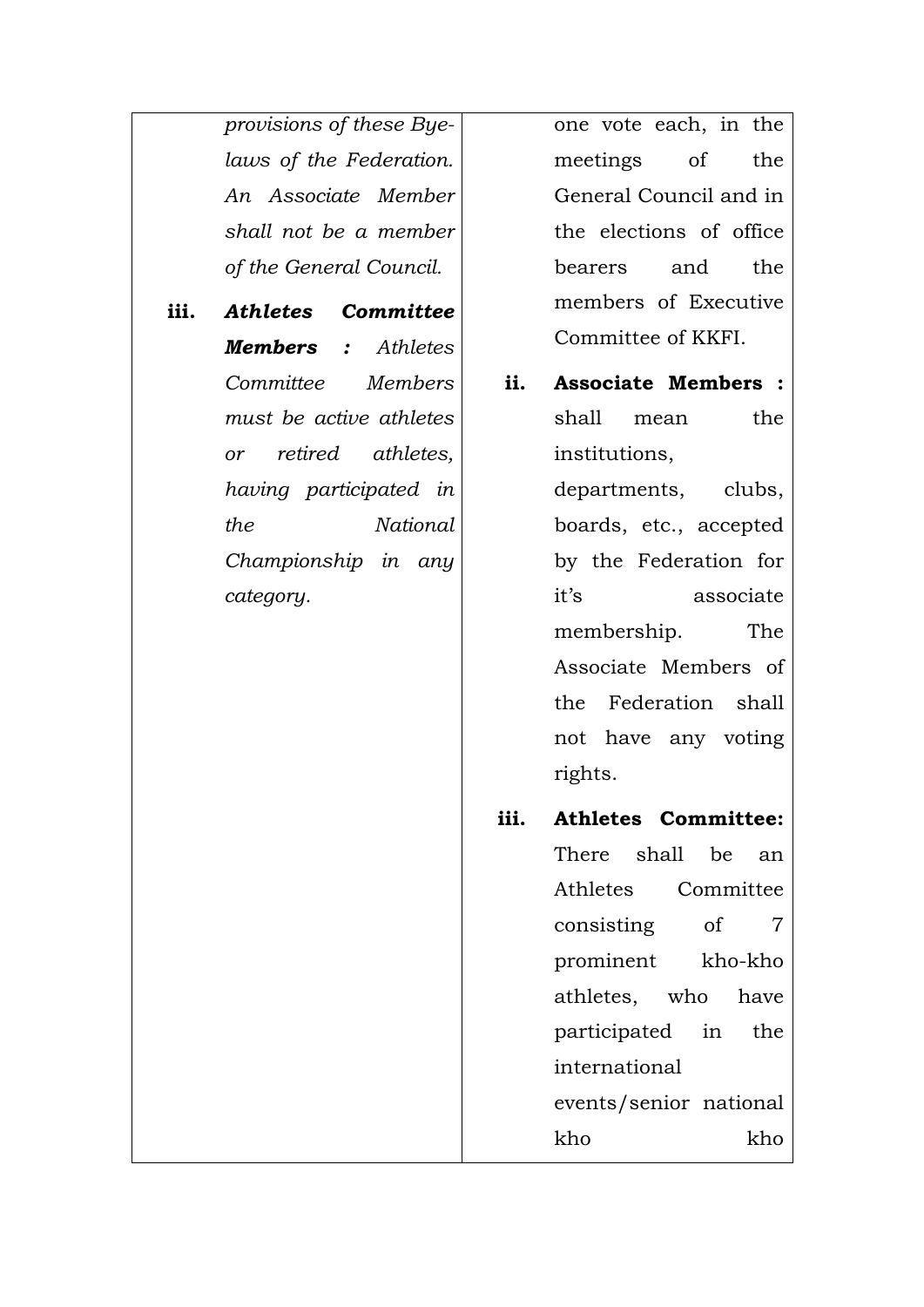|                                          | championships.<br>The                       |
|------------------------------------------|---------------------------------------------|
|                                          | Athletes Committee                          |
|                                          | members shall have                          |
|                                          | voting rights in the                        |
|                                          | meetings of<br>the                          |
|                                          | Federation, except                          |
|                                          | election meetings.                          |
|                                          | The<br>Athletes                             |
|                                          | Committee<br>shall                          |
|                                          | nominate 4 of its                           |
|                                          | members including its                       |
|                                          | chairperson, to attend                      |
|                                          | the<br>meetings<br>of                       |
|                                          | Executive                                   |
|                                          | Committee/General                           |
|                                          | Council Meetings of                         |
|                                          | the Federation. Each                        |
|                                          | of the four nominated                       |
|                                          | members shall have                          |
|                                          | one vote each.                              |
| 10.3(ii)                                 | 10.3(ii)                                    |
| General Secretary and<br>The             | The General Secretary and                   |
| Treasurer can hold the office for        | Treasurer can hold the office               |
| a maximum of 08 (eight) years            | for a maximum of 08 (eight)                 |
| <i>i.e.</i> 02 (two) successive terms of | years i.e. 02 (two) successive              |
| (four) years each. After<br>04           | terms of 04 (four) years each.              |
| which, a minimum cooling off             | which, a minimum<br>After                   |
| period of 04 (four) years will           | cooling off period of 04 (four)             |
| apply to seek fresh election to          | years will apply to seek fresh              |
|                                          | election to<br>the<br>post<br><sub>of</sub> |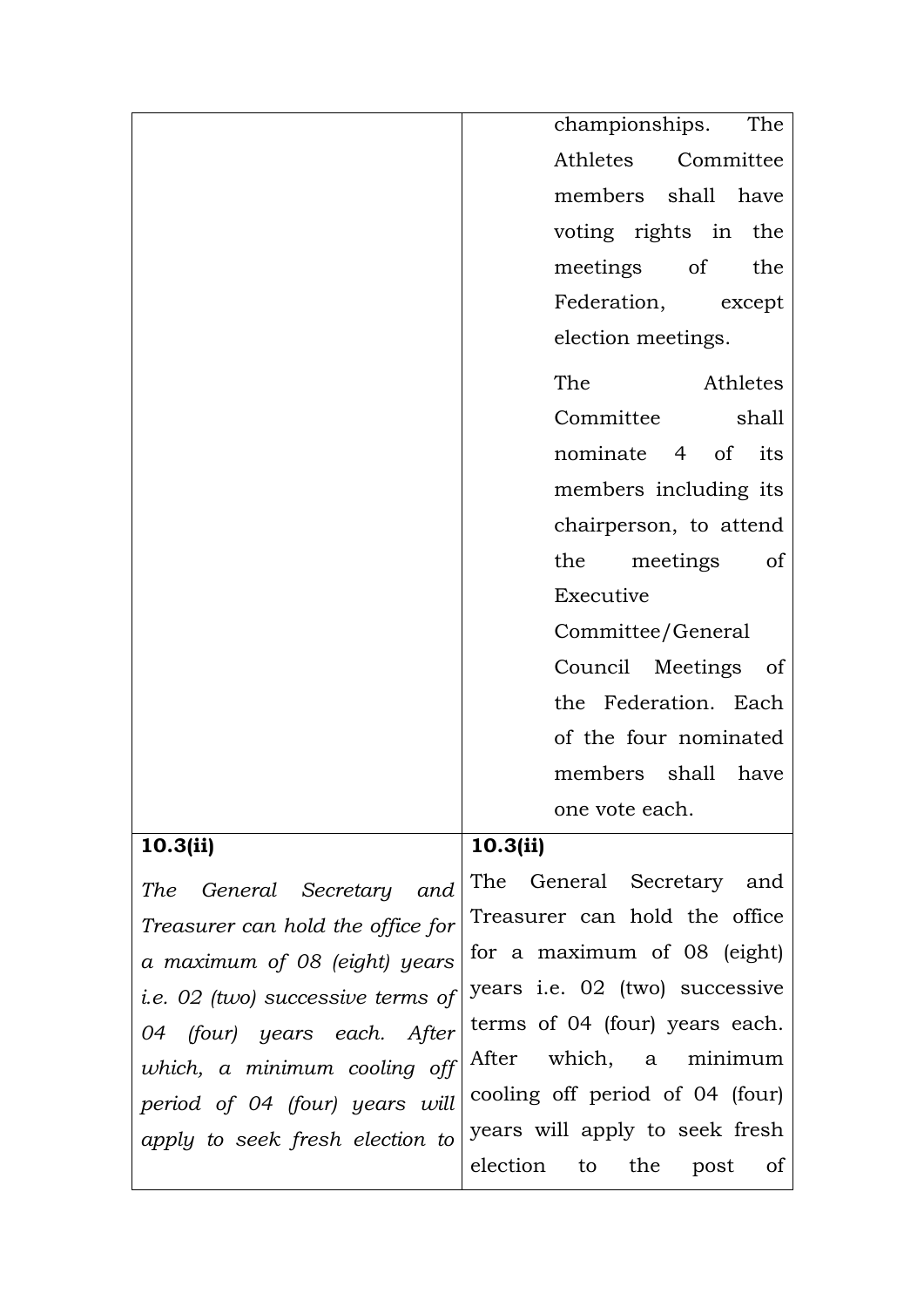| either post. But, however Secretary, Treasurer                        | or                                                      |
|-----------------------------------------------------------------------|---------------------------------------------------------|
| <i>incumbent General Secretary or</i> President.                      |                                                         |
|                                                                       | Treasurer after or before In case of re-election of the |
| completion of the two terms each $ $ office                           | the<br>bearers,                                         |
| can                                                                   | contest for the post of instructions/guidelines issued  |
| <i>President without any cooling off</i> by the Department of Sports, |                                                         |
| period.                                                               | MYAS, Government of India,                              |
|                                                                       | from time to time shall become                          |
|                                                                       | automatically applicable in this                        |
|                                                                       | regard.                                                 |
| 10.3(iii)                                                             | 10.3(iii)                                               |
| any candidate<br>elected<br>For                                       | The officer bearers of the                              |
| before he/she attained 70                                             | Federation shall cease to hold                          |
| (Seventy) years of age, he/she                                        | their office on attaining the age.                      |
| shall be entitled to complete                                         | of 70 years, subject to the                             |
| his/her term of office even after                                     | other conditions mentioned in                           |
| attaining the age of 70 years.                                        | the<br>applicable                                       |
|                                                                       | rules/instructions, forming a                           |
|                                                                       | part of the National Sports                             |
|                                                                       | Code.<br>The                                            |
|                                                                       | instructions/guidelines issued                          |
|                                                                       | by the Department of Sports,                            |
|                                                                       | MYAS, Government of India,                              |
|                                                                       | from time to time shall become                          |
|                                                                       | automatically applicable in this                        |
|                                                                       | regard.                                                 |
| 11(iv)                                                                | 11(iv)                                                  |
| During<br>General<br>Council<br>$\alpha$                              | During a<br>General<br>Council                          |
|                                                                       |                                                         |
| Meeting, the Chairperson of the                                       | Meeting, the Chairperson of the                         |